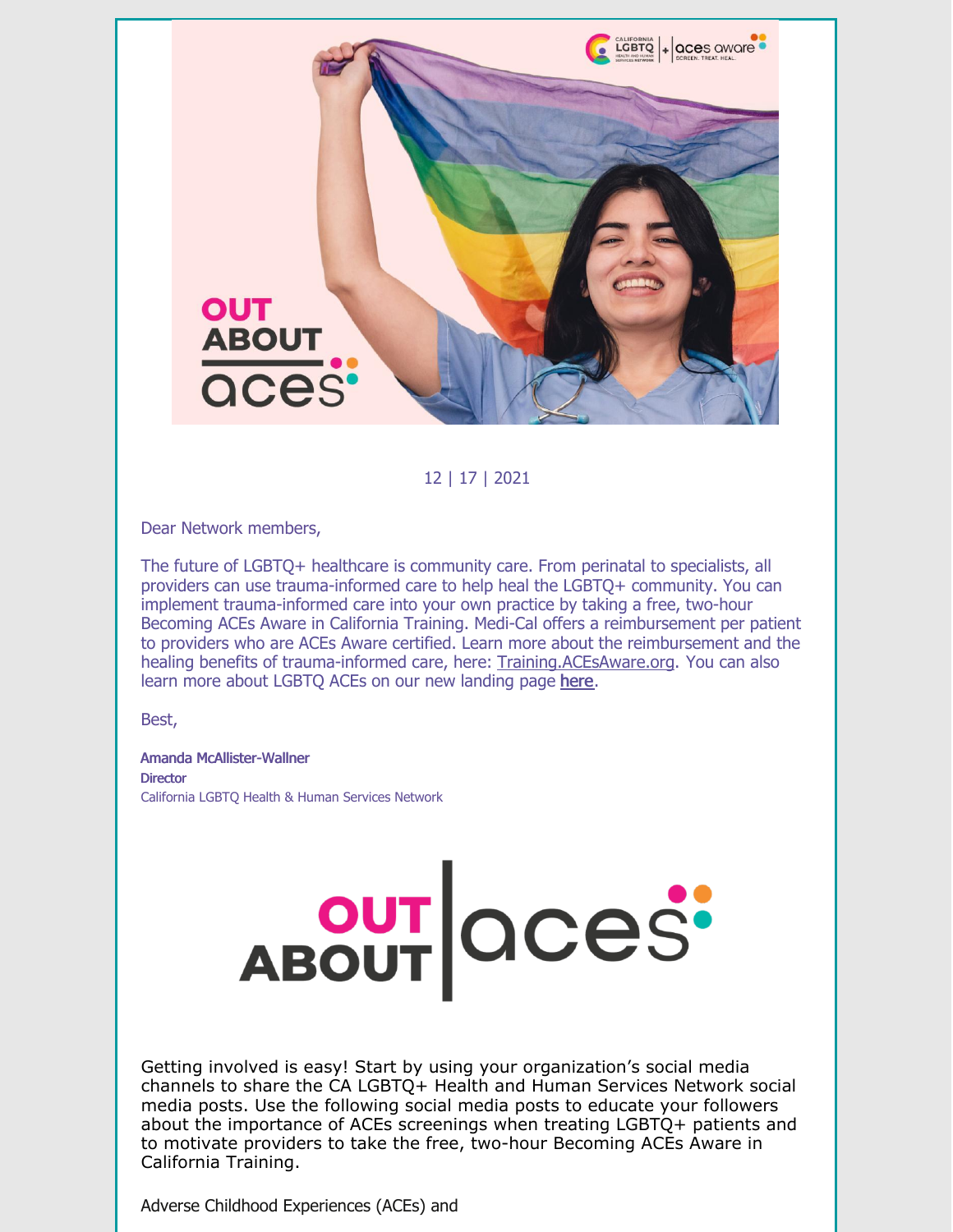

STAY CONNECTED @CALGBTQHealth